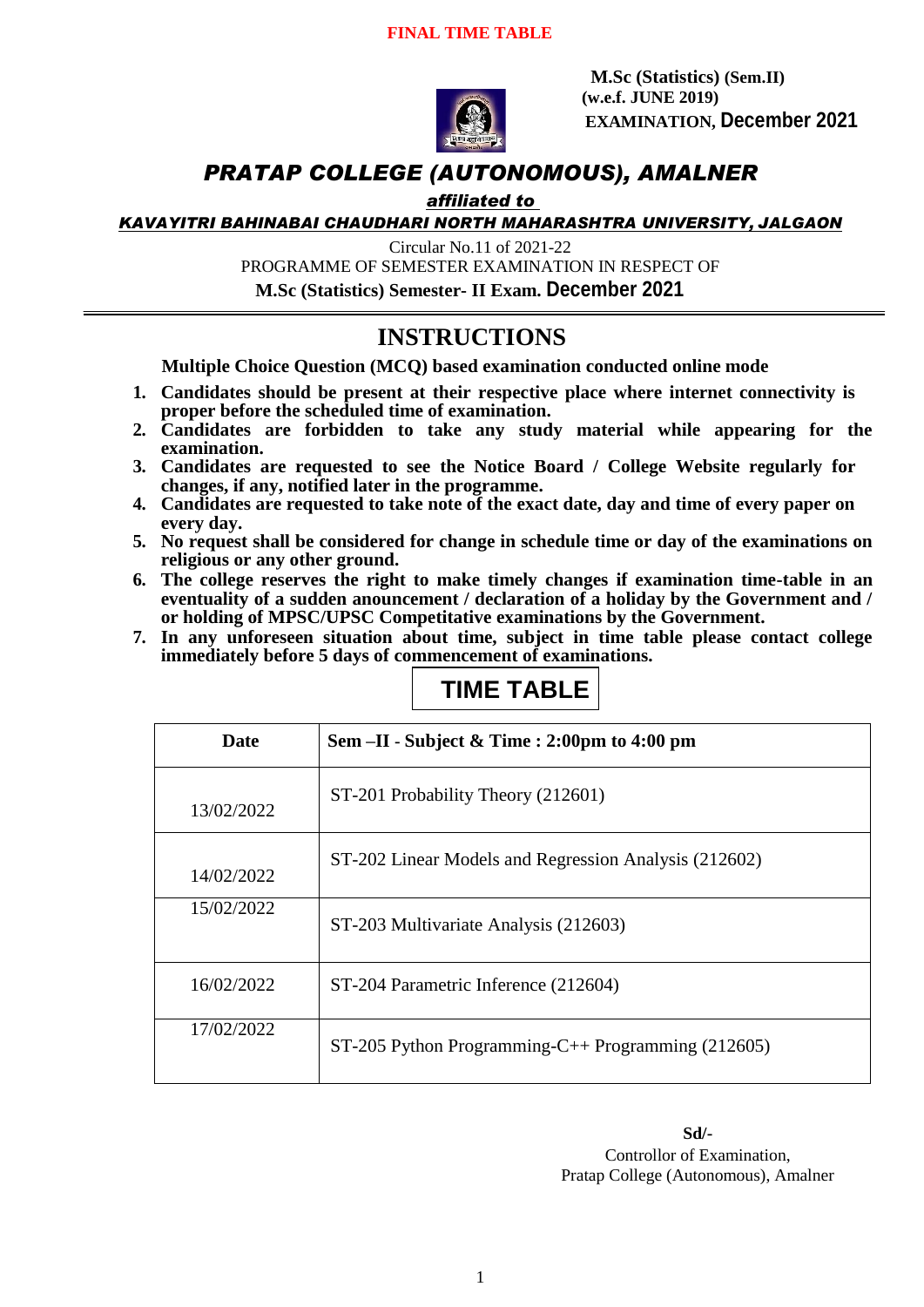#### **FINAL TIME TABLE**



**M.Sc (Microbiolgy) ( SEM II) (w.e.f. JUNE 2019) EXAMINATION, December 2021**

#### *PRATAP COLLEGE (AUTONOMOUS), AMALNER*

#### *affiliated to*

*KAVAYITRI BAHINABAI CHAUDHARI NORTH MAHARASHTRA UNIVERSITY, JALGAON*

Circular No.11 of 2021-22

PROGRAMME OF SEMESTER EXAMINATION IN RESPECT OF

**M.Sc (Microbiology) Semester- II Exam. December 2021**

#### **INSTRUCTIONS**

**Multiple Choice Question (MCQ) based examination conducted online mode**

- **1. Candidates should be present at their respective place where internet connectivity is proper before the scheduled time of examination.**
- **2. Candidates are forbidden to carry any study material while appearing for the examination.**
- **3. Candidates are requested to see the Notice Board / College Website regularly for changes, if any, notified later in the programme.**
- **4. Candidates are requested to take note of the exact date, day and time of every paper on every day.**
- **5. No request shall be considered for change in schedule time or day of the examinations on religious or any other ground.**
- **6. The college reserves the right to make timely changes in examination time-table in an eventuality of a sudden anouncement / declaration of a holiday by the Government and / or holding of MPSC/UPSC Competitative examinations by the Government.**
- **7. In any unforeseen situation about time, subject in time table please contact college immediately before 5 days of commencement of examinations.**

# **TIME TABLE**

| Date       | Sem $-II$ - Subject & Time : 2:00pm to 4:00 pm |
|------------|------------------------------------------------|
| 13/02/2022 | MB 201 Microbial Genetics (242601)             |
| 14/02/2022 | MB 202 Microbial Enzymology (242602)           |
| 15/02/2022 | MB 203 Immunology (242603)                     |

**Sd/-**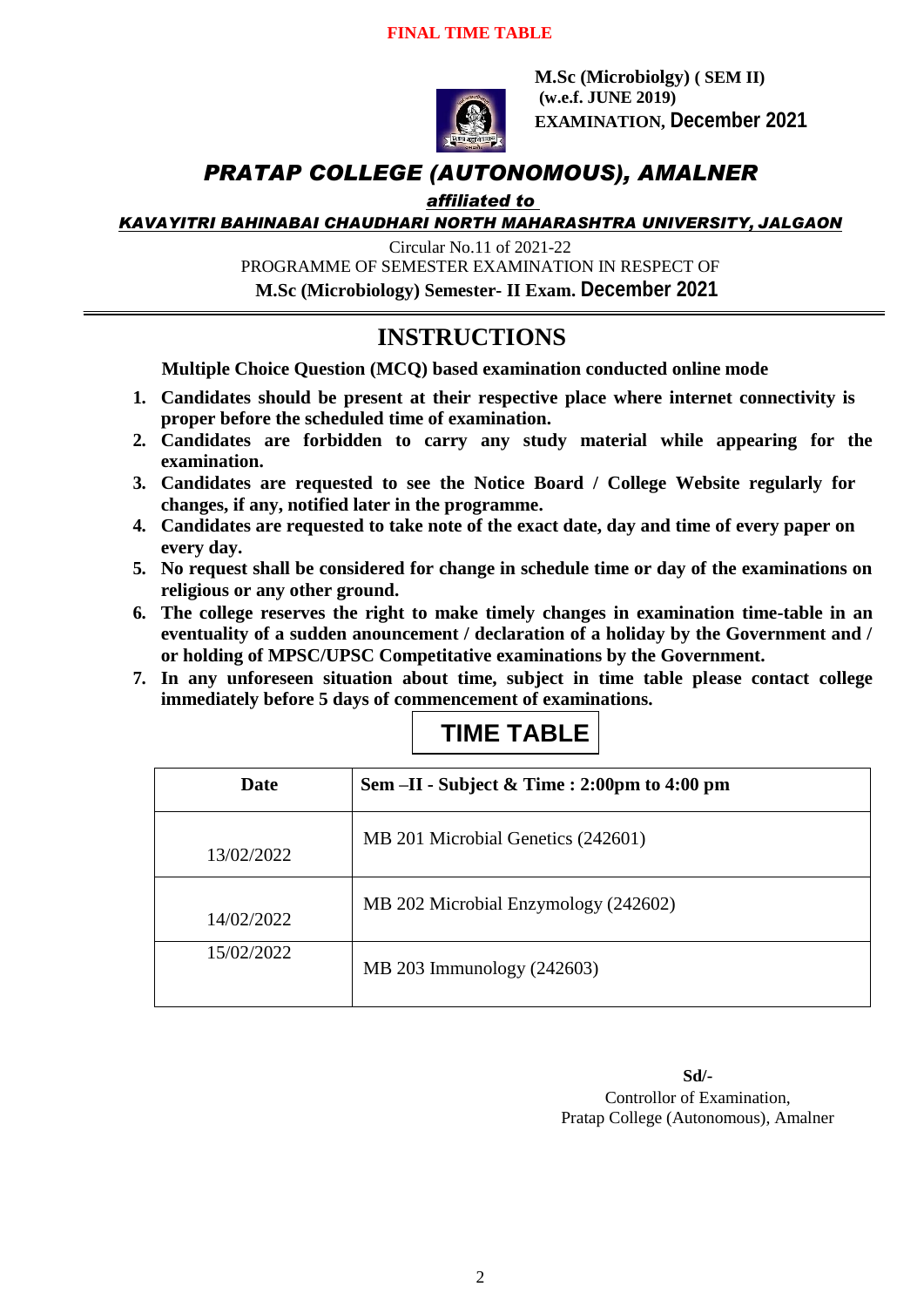

**M.Sc (Computer Sci.) (SEM – II ) (w.e.f. JUNE 2019) EXAMINATION, December 2021**

### *PRATAP COLLEGE (AUTONOMOUS), AMALNER*

#### *affiliated to*

*KAVAYITRI BAHINABAI CHAUDHARI NORTH MAHARASHTRA UNIVERSITY, JALGAON*

Circular No.11 of 2021-22

PROGRAMME OF SEMESTER EXAMINATION IN RESPECT OF

**M.Sc (Computer Science) Semester- II Exam. December 2021**

## **INSTRUCTIONS**

**Multiple Choice Question (MCQ) based examination conducted online mode**

- **1. Candidates should be present at their respective place where internet connectivity is proper before the scheduled time of examination.**
- **2. Candidates are forbidden to carry any study material while appearing for the examination.**
- **3. Candidates are requested to see the Notice Board / College Website regularly for changes, if any, notified later in the programme.**
- **4. Candidates are requested to take note of the exact date, day and time of every paper on every day.**
- **5. No request shall be considered for change in schedule time or day of the examinations on religious or any other ground.**
- **6. The college reserves the right to make timely changes in examination time-table in an eventuality of a sudden anouncement / declaration of a holiday by the Government and / or holding of MPSC/UPSC Competitative examinations by the Government.**
- **7. In any unforeseen situation about time, subject in time table please contact college immediately before 5 days of commencement of examinations.**

| <b>Date</b> | Sem $-II$ - Subject & Time : 2:00pm to 4:00 pm    |
|-------------|---------------------------------------------------|
| 13/02/2022  | $CS-201$ Advanced DBMS $(252601)$                 |
| 14/02/2022  | CS-202 Machine Intelligence (252602)              |
| 15/02/2022  | CS-203 Compiler Construction (252603)             |
| 16/02/2022  | CS-204 Design and Analysis of Algorithms (252604) |

### **TIME TABLE**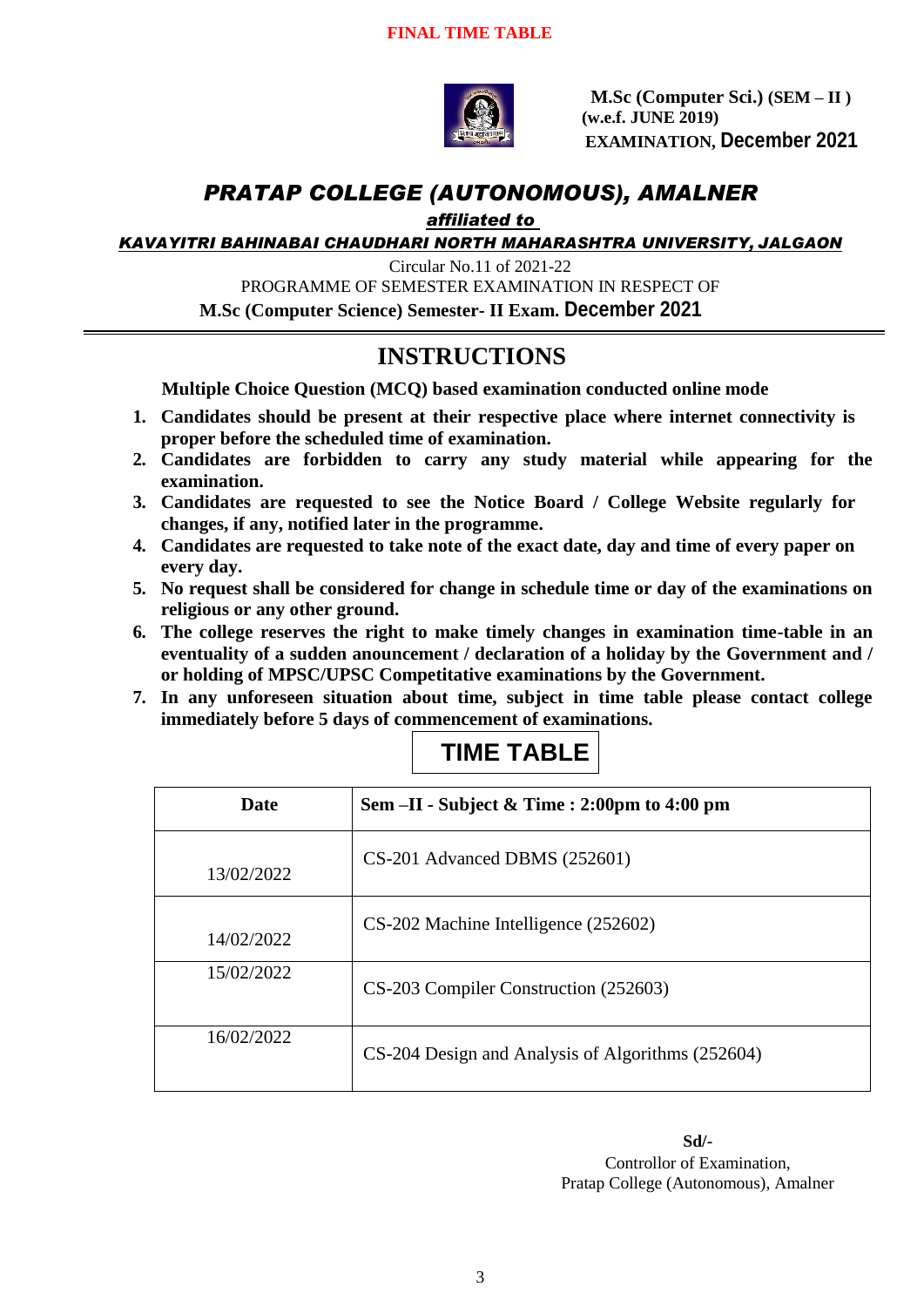#### **FINAL TIME TABLE**



**M.Sc (Geography) (Sem. II) (w.e.f. JUNE 2019) EXAMINATION, December 2021**

### *PRATAP COLLEGE (AUTONOMOUS), AMALNER*

#### *affiliated to*

*KAVAYITRI BAHINABAI CHAUDHARI NORTH MAHARASHTRA UNIVERSITY, JALGAON*

Circular No.11 of 2021-22

PROGRAMME OF SEMESTER EXAMINATION IN RESPECT OF

 **M.Sc (Geography) Semester- II Exam. December 2021**

### **INSTRUCTIONS**

**Multiple Choice Question (MCQ) based examination conducted online mode**

- **1. Candidates should be present at their respective place where internet connectivity is proper before the scheduled time of examination.**
- **2. Candidates are forbidden to carry any study material while appearing for the examination.**
- **3. Candidates are requested to see the Notice Board / College Website regularly for changes, if any, notified later in the programme.**
- **4. Candidates are requested to take note of the exact date, day and time of every paper on every day.**
- **5. No request shall be considered for change in schedule time or day of the examinations on religious or any other ground.**
- **6. The college reserves the right to make timely changes in examination time-table in an eventuality of a sudden anouncement / declaration of a holiday by the Government and / or holding of MPSC/UPSC Competitative examinations by the Government.**
- **7. In any unforeseen situation about time, subject in time table please contact college immediately before 5 days of commencement of examinations.**

# **TIME TABLE**

| Day & Date | Sem $-II$ - Subject & Time : 2:00pm to 4:00 pm |
|------------|------------------------------------------------|
| 13/02/2022 | GG-211 Geographical Thoughts (181601)          |
| 14/02/2022 | GG-212 Geography of Maharashtra (181602)       |
| 15/02/2022 | GG-213 Remote Sensing (181603)                 |
| 16/02/2022 | GG-214 Geo-Statistical Methods (181604)        |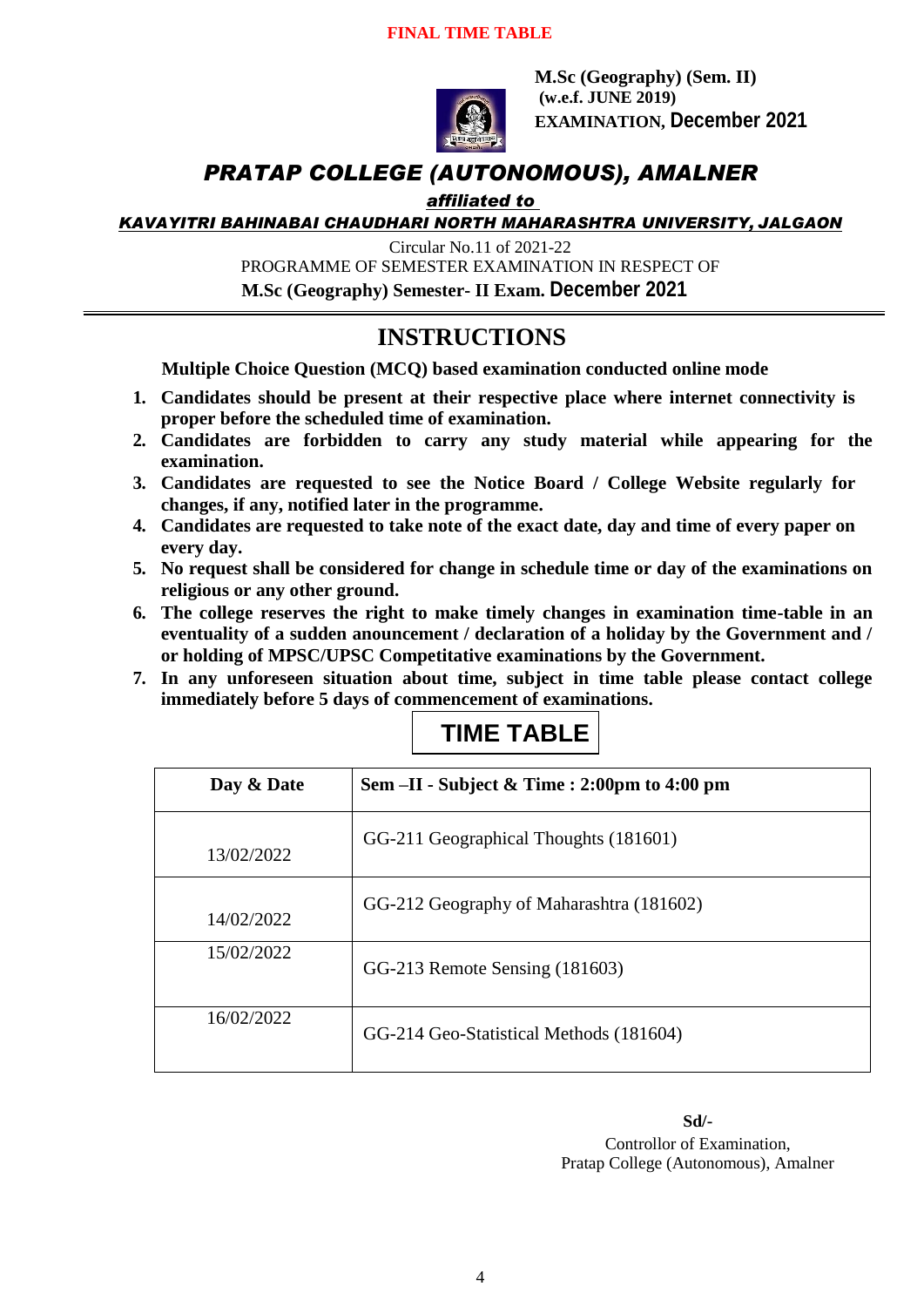#### **FINAL TIME TABLE**



**M.Sc (Mathematics) (Sem.II) (w.e.f. JUNE 2019) EXAMINATION, December 2021**

### *PRATAP COLLEGE (AUTONOMOUS), AMALNER*

#### *affiliated to*

*KAVAYITRI BAHINABAI CHAUDHARI NORTH MAHARASHTRA UNIVERSITY, JALGAON*

Circular No.11 of 2021-22

PROGRAMME OF SEMESTER EXAMINATION IN RESPECT OF

 **M.Sc (Mathematics) Semester- II Exam. December 2021**

#### **INSTRUCTIONS**

**Multiple Choice Question (MCQ) based examination conducted online mode**

- **1. Candidates should be present at their respective place where internet connectivity is proper before the scheduled time of examination.**
- **2. Candidates are forbidden to carry any study material while appearing for the examination.**
- **3. Candidates are requested to see the Notice Board / College Website regularly for changes, if any, notified later in the programme.**
- **4. Candidates are requested to take note of the exact date, day and time of every paper on every day.**
- **5. No request shall be considered for change in schedule time or day of the examinations on religious or any other ground.**
- **6. The college reserves the right to make timely changes in examination time-table in an eventuality of a sudden anouncement / declaration of a holiday by the Government and / or holding of MPSC/UPSC Competitative examinations by the Government.**
- **7. In any unforeseen situation about time, subject in time table please contact college immediately before 5 days of commencement of examinations.**

| Date       | Sem -II - Subject & Time : 2:00pm to 4:00 pm  |
|------------|-----------------------------------------------|
| 13/02/2022 | MT-201 Complex Analysis (111601)              |
| 14/02/2022 | MT-202 Partial Differential Equation (111602) |
| 15/02/2022 | MT-203 Ring and Modules (111603)              |
| 16/02/2022 | MT-204 Linear Algebra (111604)                |
| 17/02/2022 | MT-206 Numerical Analysis (111652)            |

# **TIME TABLE**

**Sd/-**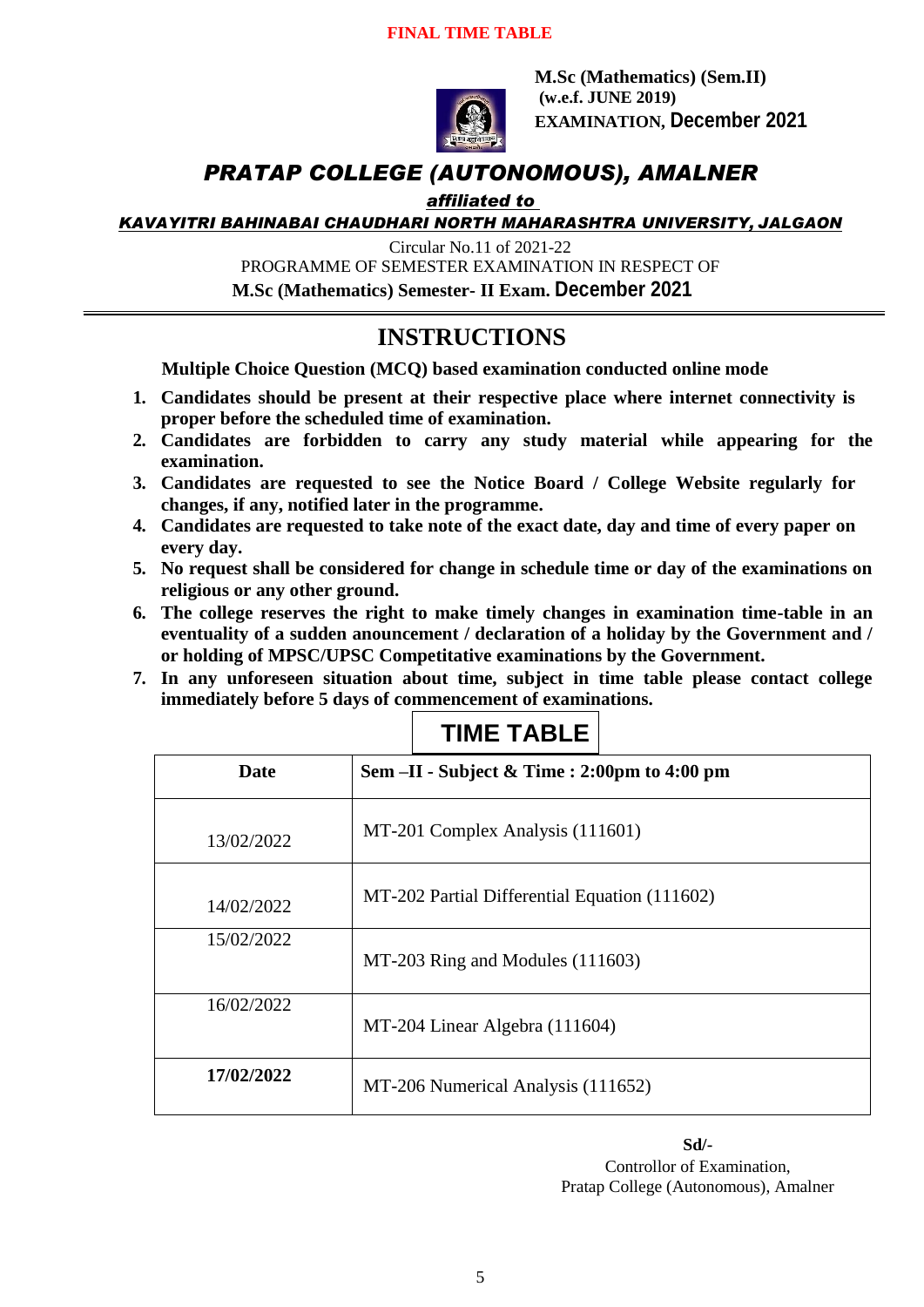

**M.Sc (Physics) ( SEMESTER – II ) (w.e.f. JUNE 2019) EXAMINATION, December 2021**

### *PRATAP COLLEGE (AUTONOMOUS), AMALNER*

#### *affiliated to*

*KAVAYITRI BAHINABAI CHAUDHARI NORTH MAHARASHTRA UNIVERSITY, JALGAON*

Circular No.11 of 2021-22

PROGRAMME OF SEMESTER EXAMINATION IN RESPECT OF

**M.Sc (Physics) Semester- II Exam. December 2021**

### **INSTRUCTIONS**

**Multiple Choice Question (MCQ) based examination conducted online mode**

- **1. Candidates should be present at their respective place where internet connectivity is proper before the scheduled time of examination.**
- **2. Candidates are forbidden to carry any study material while appearing for the examination.**
- **3. Candidates are requested to see the Notice Board / College Website regularly for changes, if any, notified later in the programme.**
- **4. Candidates are requested to take note of the exact date, day and time of every paper on every day.**
- **5. No request shall be considered for change in schedule time or day of the examinations on religious or any other ground.**
- **6. The college reserves the right to make timely changes in examination time-table in an eventuality of a sudden anouncement / declaration of a holiday by the Government and / or holding of MPSC/UPSC Competitative examinations by the Government.**
- **7. In any unforeseen situation about time, subject in time table please contact college immediately before 5 days of commencement of examinations.**

| <b>Date</b> | Sem -II - Subject & Time : 2:00pm to 4:00 pm   |
|-------------|------------------------------------------------|
| 13/02/2022  | PHY-201 Statistical Mechanics (121601)         |
| 14/02/2022  | PHY-202 Classical Electrodynamics (121602)     |
| 15/02/2022  | PHY-203 Material Science (121603)              |
| 16/02/2022  | PHY-204B) Electronics Instrumentation (121642) |

# **TIME TABLE**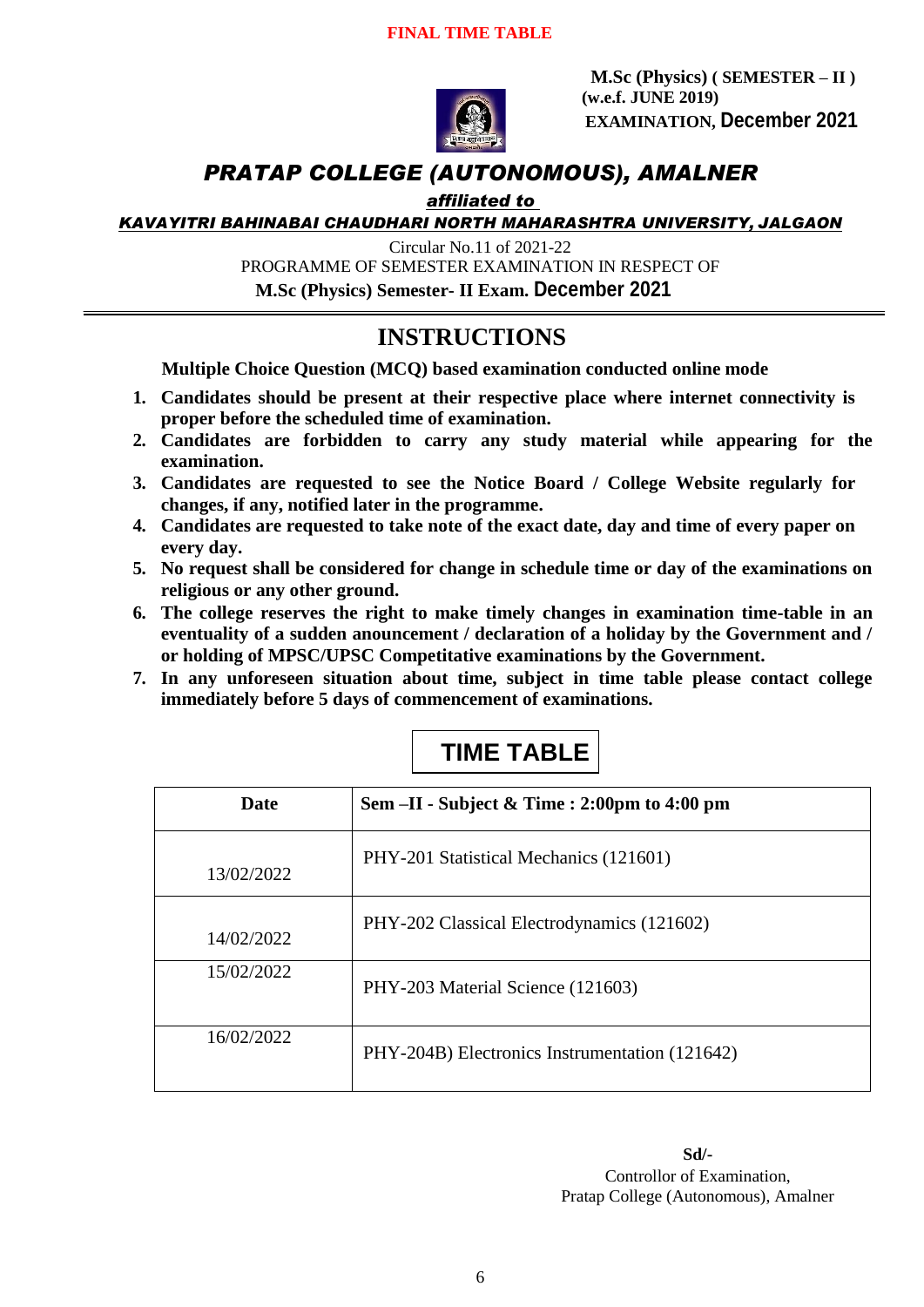

**M.Sc (Inorganic Chemistry) (SEMESTER – II ) (w.e.f. JUNE 2019) EXAMINATION, December 2021**

### *PRATAP COLLEGE (AUTONOMOUS), AMALNER*

*affiliated to* 

*KAVAYITRI BAHINABAI CHAUDHARI NORTH MAHARASHTRA UNIVERSITY, JALGAON*

Circular No.11 of 2021-22 PROGRAMME OF SEMESTER EXAMINATION IN RESPECT OF **M.Sc (Inorganic Chemistry) Semester- II Exam. December 2021**

# **INSTRUCTIONS**

**Multiple Choice Question (MCQ) based examination conducted online mode**

- **1. Candidates should be present at their respective place where internet connectivity is proper before the scheduled time of examination.**
- **2. Candidates are forbidden to carry any study material while appearing for the examination.**
- **3. Candidates are requested to see the Notice Board / College Website regularly for changes, if any, notified later in the programme.**
- **4. Candidates are requested to take note of the exact date, day and time of every paper on every day.**
- **5. No request shall be considered for change in schedule time or day of the examinations on religious or any other ground.**
- **6. The college reserves the right to make timely changes in examination time-table in an eventuality of a sudden anouncement / declaration of a holiday by the Government and / or holding of MPSC/UPSC Competitative examinations by the Government.**
- **7. In any unforeseen situation about time, subject in time table please contact college immediately before 5 days of commencement of examinations.**

| <b>Date</b> | Sem $-II -$ Subject & Time : 2:00pm to 4:00 pm |
|-------------|------------------------------------------------|
| 13/02/2022  | CH-210 Physical Chemistry-II (132601)          |
| 14/02/2022  | CH-230 Inorganic Chemistry-II (132602)         |
| 15/02/2022  | CH-250 Basic Organic Chemistry (132603)        |
| 16/02/2022  | CH-290 General Chemistry (132604)              |

## **TIME TABLE**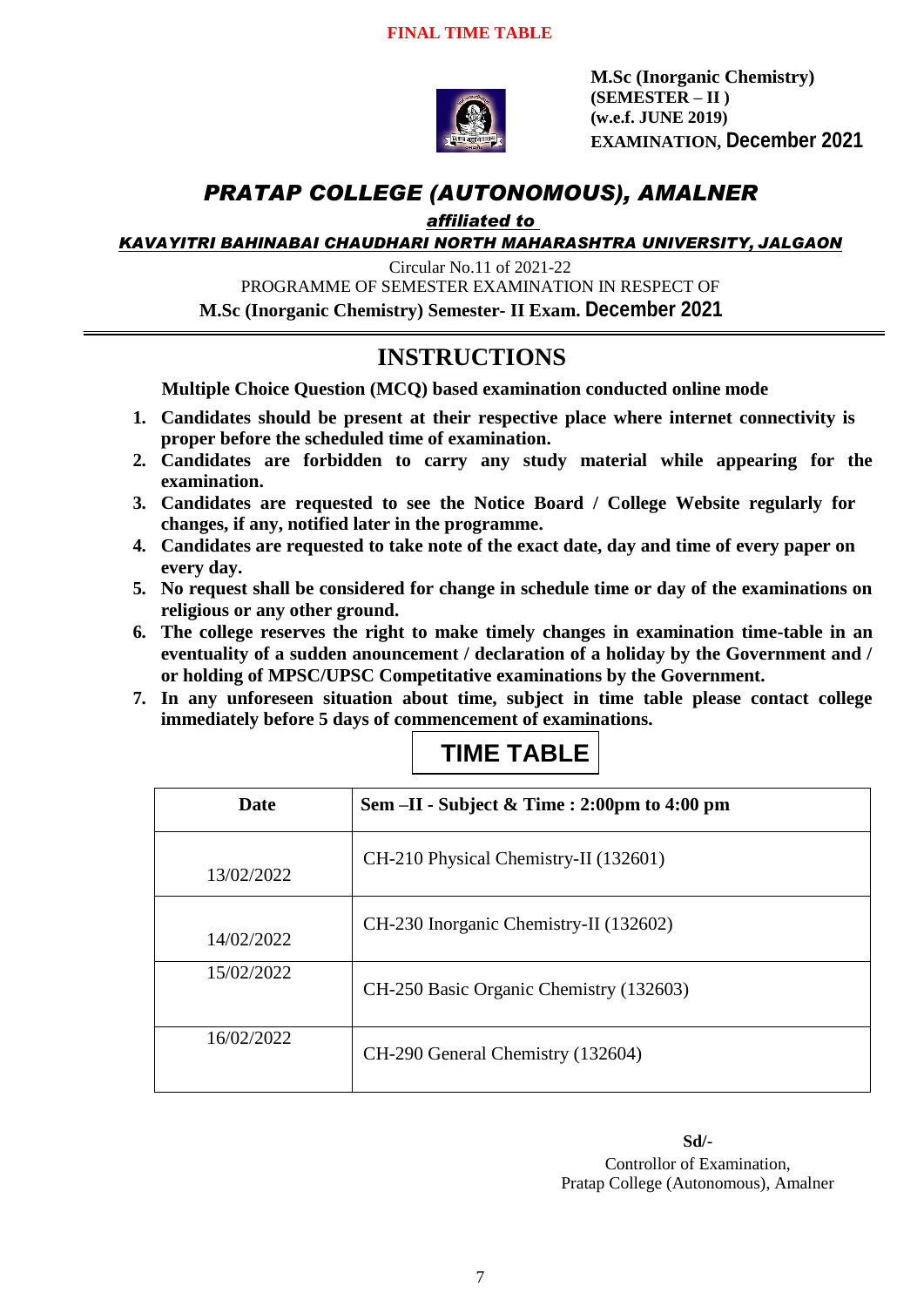

**M.Sc (Organic Chemistry) (SEMESTER – II ) (w.e.f. JUNE 2019) EXAMINATION, December 2021**

### *PRATAP COLLEGE (AUTONOMOUS), AMALNER*

*affiliated to* 

*KAVAYITRI BAHINABAI CHAUDHARI NORTH MAHARASHTRA UNIVERSITY, JALGAON*

Circular No.11 of 2021-22

PROGRAMME OF SEMESTER EXAMINATION IN RESPECT OF

**M.Sc (Organic Chemistry) Semester- II Exam. December 2021**

## **INSTRUCTIONS**

**Multiple Choice Question (MCQ) based examination conducted online mode**

- **1. Candidates should be present at their respective place where internet connectivity is proper before the scheduled time of examination.**
- **2. Candidates are forbidden to carry any study material while appearing for the examination.**
- **3. Candidates are requested to see the Notice Board / College Website regularly for changes, if any, notified later in the programme.**
- **4. Candidates are requested to take note of the exact date, day and time of every paper on every day.**
- **5. No request shall be considered for change in schedule time or day of the examinations on religious or any other ground.**
- **6. The college reserves the right to make timely changes in examination time-table in an eventuality of a sudden anouncement / declaration of a holiday by the Government and / or holding of MPSC/UPSC Competitative examinations by the Government.**
- **7. In any unforeseen situation about time, subject in time table please contact college immediately before 5 days of commencement of examinations.**

| <b>Date</b> | Sem -II - Subject & Time : 2:00pm to 4:00 pm |
|-------------|----------------------------------------------|
| 13/02/2022  | CH-210 Physical Chemistry-II (133601)        |
| 14/02/2022  | CH-230 Inorganic Chemistry-II (133602)       |
| 15/02/2022  | CH-250 Basic Organic Chemistry (133603)      |
| 16/02/2022  | CH-290 General Chemistry (133604)            |

## **TIME TABLE**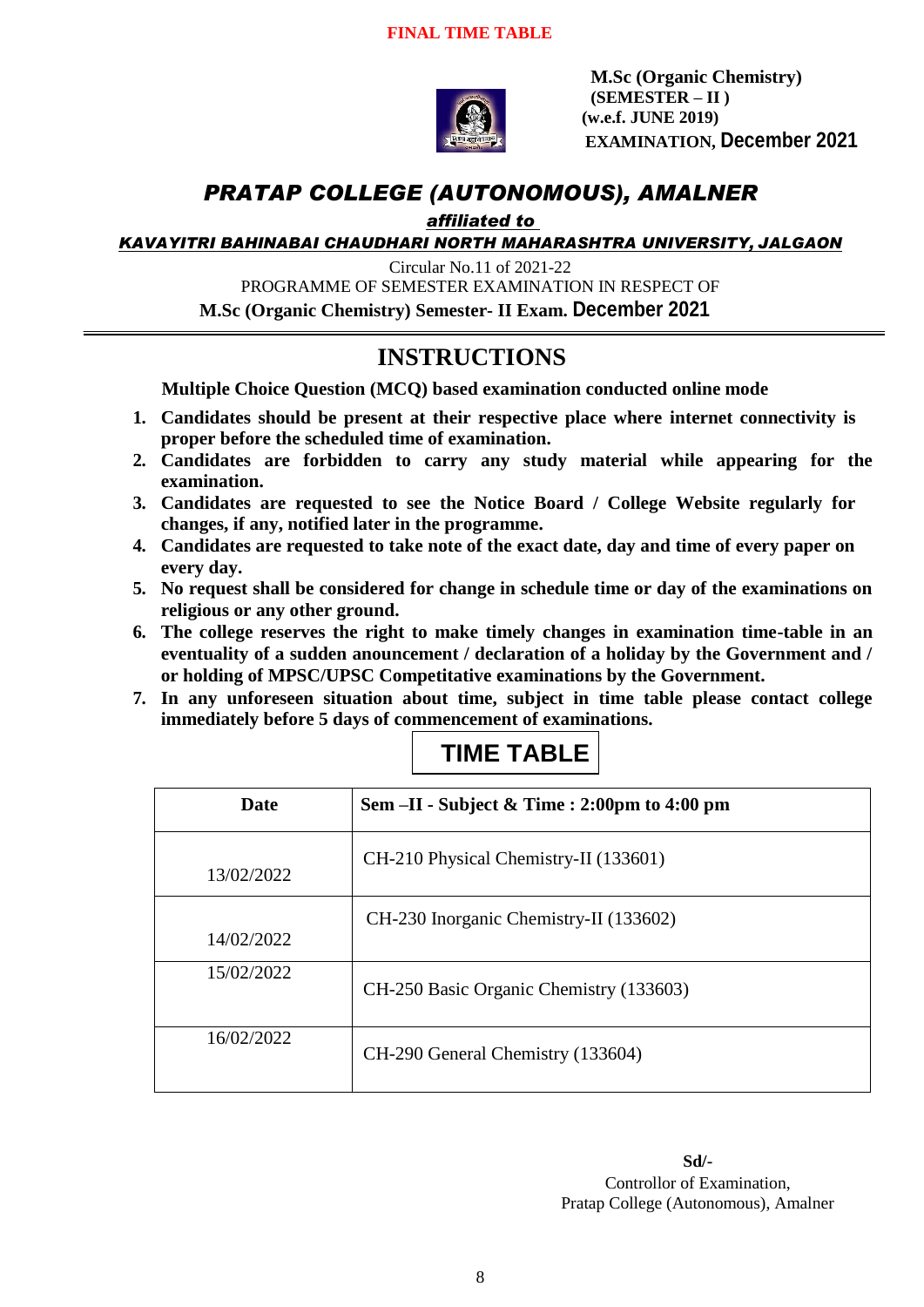

**M.Sc (Zoology) (SEMESTER – II ) (w.e.f. JUNE 2019) EXAMINATION, December 2021**

### *PRATAP COLLEGE (AUTONOMOUS), AMALNER*

*affiliated to* 

*KAVAYITRI BAHINABAI CHAUDHARI NORTH MAHARASHTRA UNIVERSITY, JALGAON*

Circular No.11 of 2021-22 PROGRAMME OF SEMESTER EXAMINATION IN RESPECT OF **M.Sc (Zoology) Semester- II Exam. December 2021**

# **INSTRUCTIONS**

**Multiple Choice Question (MCQ) based examination conducted online mode**

- **1. Candidates should be present at their respective place where internet connectivity is proper before the scheduled time of examination.**
- **2. Candidates are forbidden to carry any study material while appearing for the examination.**
- **3. Candidates are requested to see the Notice Board / College Website regularly for changes, if any, notified later in the programme.**
- **4. Candidates are requested to take note of the exact date, day and time of every paper on every day.**
- **5. No request shall be considered for change in schedule time or day of the examinations on religious or any other ground.**
- **6. The college reserves the right to make timely changes in examination time-table in an eventuality of a sudden anouncement / declaration of a holiday by the Government and / or holding of MPSC/UPSC Competitative examinations by the Government.**
- **7. In any unforeseen situation about time, subject in time table please contact college immediately before 5 days of commencement of examinations.**

| <b>Date</b> | Sem $-II$ - Subject & Time : 2:00pm to 4:00 pm          |
|-------------|---------------------------------------------------------|
| 13/02/2022  | ZOO-201- Structure and Function of Vertebrates (151601) |
| 14/02/2022  | ZOO-202 Biochemistry and Enzymology (151602)            |
| 15/02/2022  | ZOO-203 Tools and Techniques for Biology (151603)       |

# **TIME TABLE**